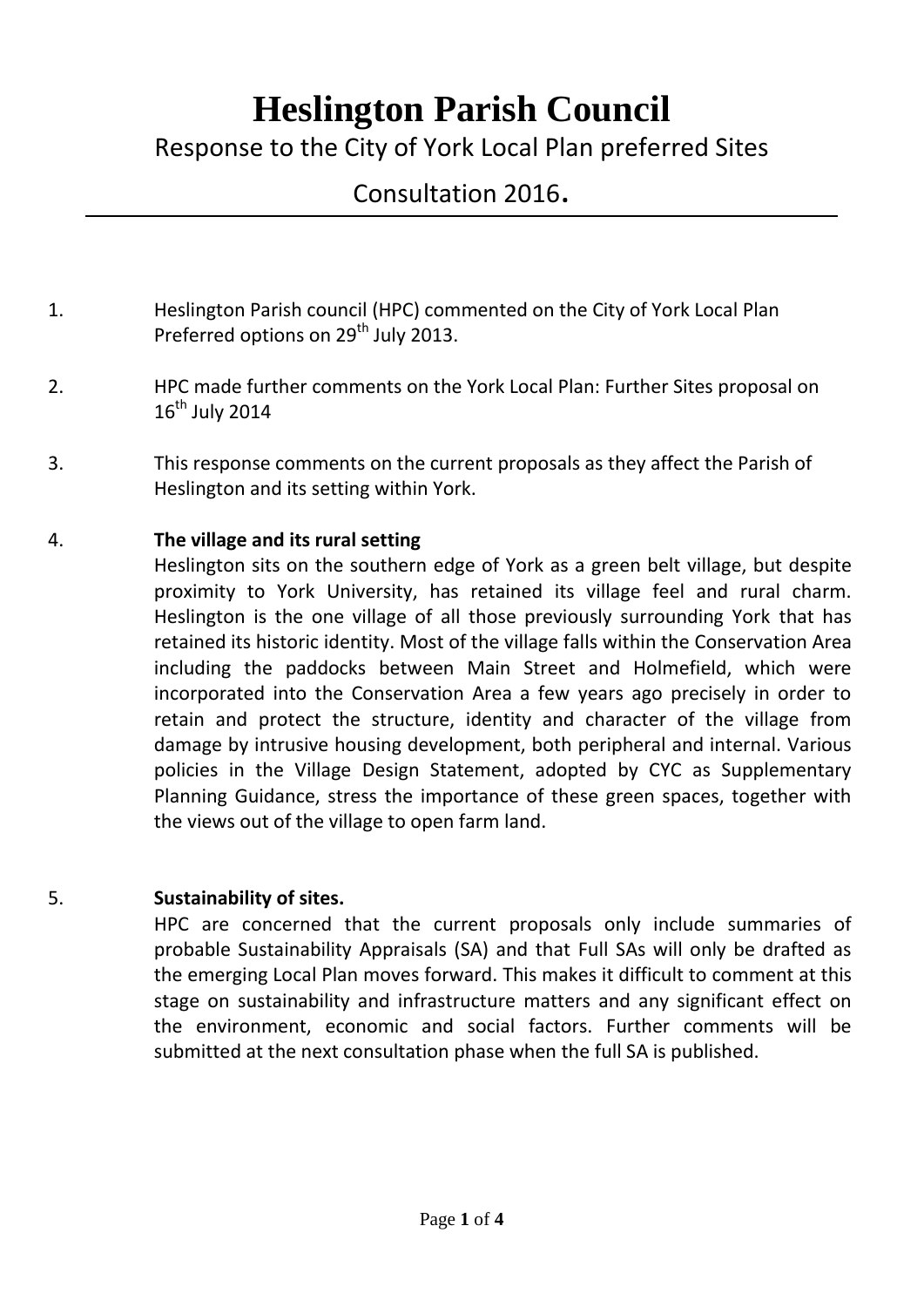# **Objection**

HPC support the reduction in the size and extent of this new proposal but the objections made in their previous comments in July 2013 are still valid and for clarity repeat the wording used in the 2014 objection but with the adjusted size:

*HPC objects to this proposal for the following reasons:*

*3.1 This proposal covers 21.5ha of good agricultural land currently classified as green belt and which forms a vital part of the attractive setting of the city of York and of Heslington village. Its current use as agricultural land complements the undoubted high environmental status of the university lake and the ground-nesting habitat alongside the lake. This will be lost if the land is developed. The proposed development will compromise the setting of the village and views out of the village to the Yorkshire Wolds. The significance of both setting and views is fully recognised in Heslington Conservation Area No28 from CYC which states that "one of the main elements of the character and appearance of the area is - the charm of the rural setting of the south-west outer edge of Main Street.".*

*The application proposal involves reserving a substantial chunk of Green Belt land which currently forms a valuable green wedge protecting the environment of York and Heslington inside the A64. This would radically change the rural character of this area. It is a disproportionately largescale development in the wrong place.* 

*3.2 Heslington still preserves its unique village character despite great pressures from the surrounding developments. During the current expansion of the university a great deal of care was take to preserve the character of Heslington and its setting in Green Belt. This was achieved in two ways: Firstly, by the creation of a buffer zone between the village and the campus. Secondly, and most importantly, by the creation of a barrier between the campus and the access to the village via Low Lane. This was achieved by careful landscaping of the lakes. No traffic, of any sort generated by the University can cut through the heart of the village. This has proved to be very successful. The Inspector in his report from the Public Inquiry for the current University expansion particularly comments that the lake and wetland area will provide a positive limit to built development to the south of the Heslington East site.*

*3.3 The siting of a new development to the south of Low Lane will severely compromise the village integrity and the objectives set out in the Heslington East development brief and landscape and master planning*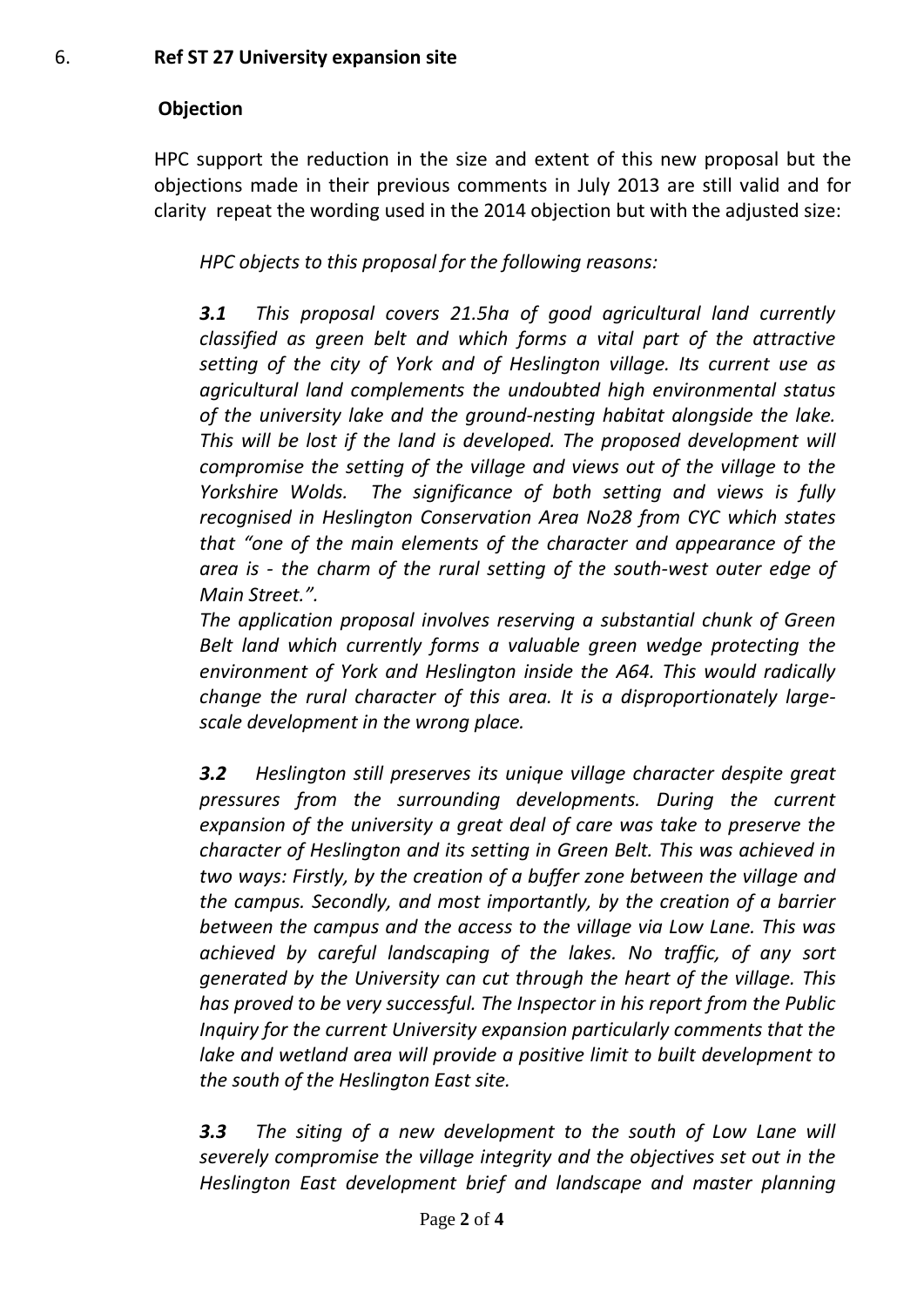*documents and particularly the inspector's report which were all designed*  to make sure that no university traffic goes through the village. It will *certainly mean that the village will be used as a main thoroughfare for pedestrians and cyclists and vehicles between the new development and Heslington West.* 

*3.4 If further land is required, it should be prioritized to be taken to the East of Campus East and Low Lane, up to the Grimston Bar roundabout. It should prevent access to Low Lane from the University.* 

*3.5 If this allocation were to be approved then its use and access must be conditioned so that:*

- *1. There should be no direct access from the site, when developed, into the village other than via Field Lane.*
- *2. The Local Plan should stipulate that the land can only be developed for the university's own academic purposes, and not be designated as general development land.*
- *3. All existing public routes and Rights of Way should be retained in any completed development*

## 7. **Ref ST 15 Land to the West of Elvington Lane**

#### **Objection**

HPC welcome the reduction in the size of the largest proposed site in the Plan. HPC also welcome the fact that this proposal is partly on Brownfield land. HPC consider that for development of this scale, there are currently too many unknown issues including a lack of information on bio-diversity mitigation, traffic infrastructure and landscape strategy. HPC object to this proposal.

#### 8. **Ref H56 Land at Hull Road**

#### **Qualified Support**

HPC support this proposal provided that there is no vehicular access onto Windmill Lane or to York Science Park and University Road. HPC also support the continued preservation of the mature trees around the site.